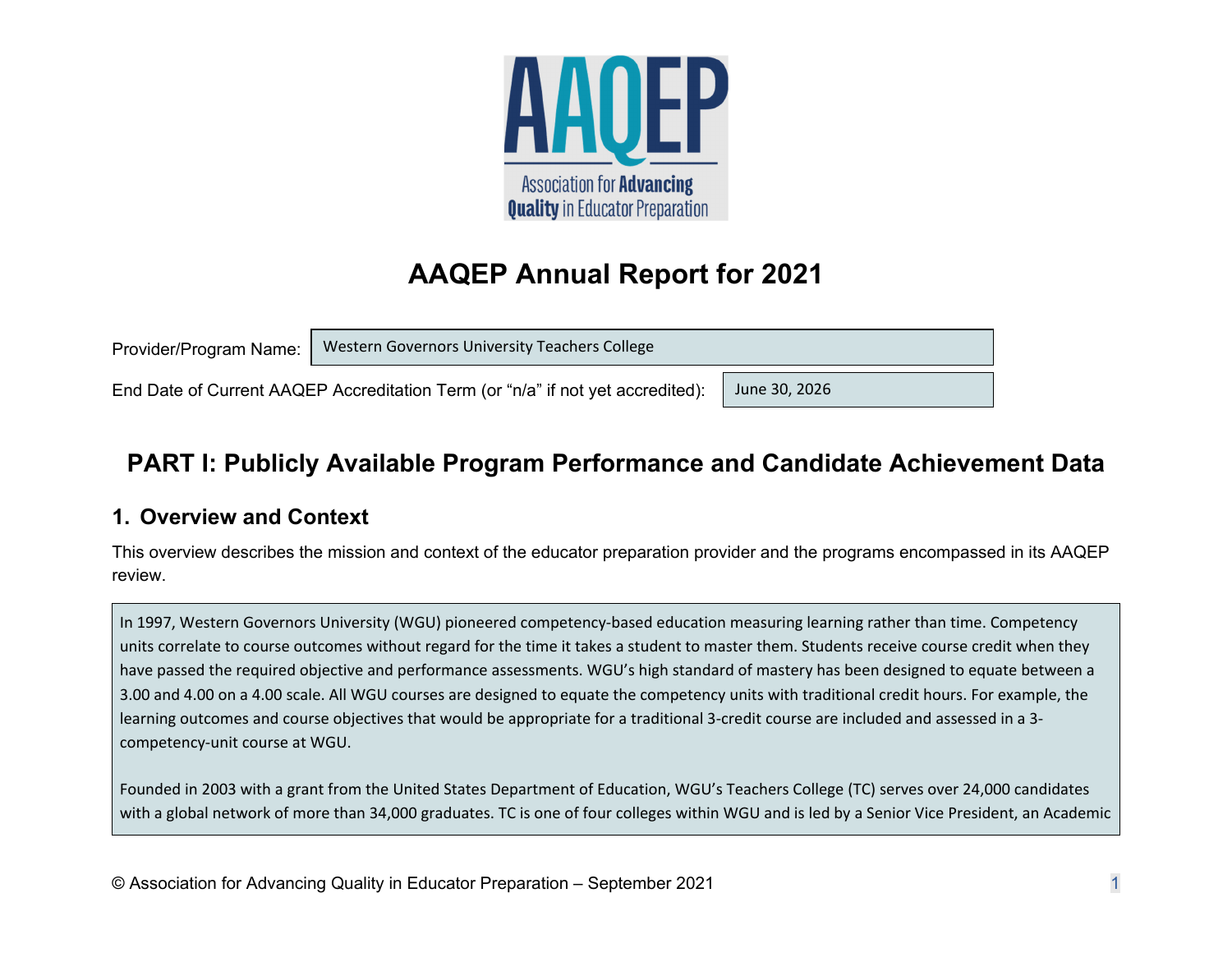Vice President (AVP), and <sup>a</sup> Vice President for Operations (VPOP). Under the overall strategic and operational direction of the Senior Vice President, the AVP ensures program quality, adequacy of resources, faculty quality and sufficiency, and future programming. The VPOP is responsible for student‐facing operations, including the areas for Field Experience, Teacher Principal Success, and Mentoring.

TC prepares professional educators by cultivating their life experiences into the qualities of nurturing practitioners. Graduates affirm the value of diversity and are cross‐culturally competent; they embody equity and fairness and are committed to the belief that all students can learn.

Initial preparation programs align to the following standards: (1) national accreditation bodies like AAQEP, (2) teacher performance expectations and practices (i.e., InTASC Model Core Teaching Standards), (3) content area standards defined by the Specialized Professional Associations (SPAs), and (4) state standards (when applicable). Based on national standards and comprised of uniform courses, assessments, and experiences, TC offers programs in multiple licensure areas which meet many jurisdictional requirements. TC maintains program approvals in 10 states (Utah, California, Indiana, Kentucky, Missouri, Nevada, North Carolina, Ohio, Tennessee, and Washington) while preparing candidates to enter the workforce in all American jurisdictions.

The TC Way guides how we implement the WGU mission "to change lives for the better by creating pathways to opportunity."

- We can change lives for the better by catalyzing next‐generation teaching and leading across the education spectrum.
- To catalyze next‐generation teaching and leading, our students need to experience next‐generation teaching and leading.
- This transformative work needs <sup>a</sup> transformative work environment—we want to foster organizational systems and <sup>a</sup> cultural that allow TC team members to do their life's best work.

Programs accredited by AAQEP in 2019 are: Bachelor of Arts, Elementary Education Post‐Baccalaureate, Elementary Education (TC retired this program in 2020) Master of Arts in Teaching, Elementary Education BA, Special Education (K‐12), *dual licensure with special education and elementary education*. BA, Special Education‐Mild to Moderate MAT, English Education (Secondary) Bachelor of Science, Mathematics Education (Middle Grades) MAT, Mathematics Education (Middle Grades)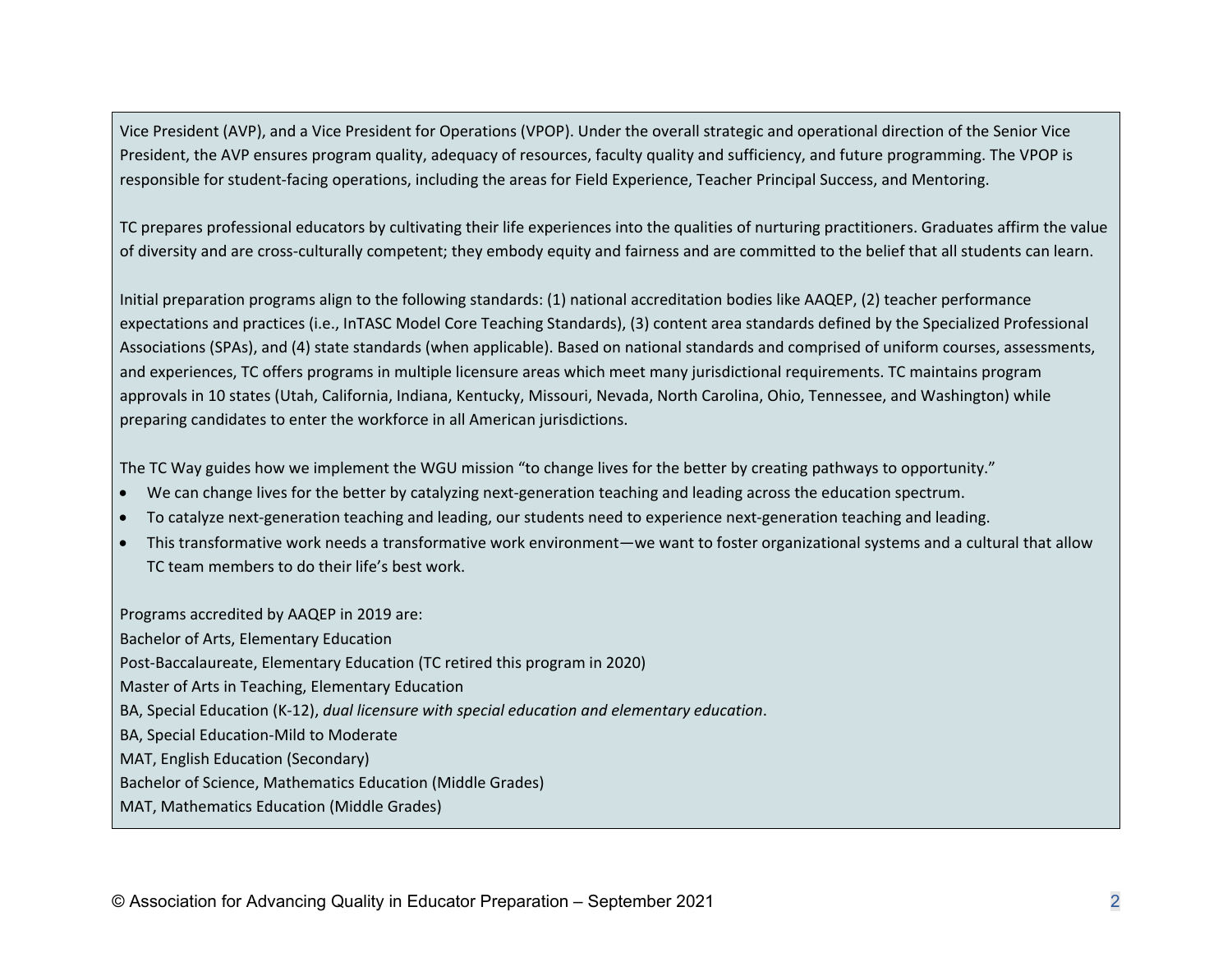BS, Mathematics Education (Secondary) MAT, Mathematics Education (Secondary Education) BS, Science Education (Middle Grades) BS, Science Education (Secondary Chemistry) BS, Science Education (Secondary Physics) BS, Science Education (Secondary Earth Sciences) BS, Science Education (Secondary Biological Sciences) MAT, Science Education (Secondary), *includes Chemistry, Biological Sciences, Earth Sciences, and Physics.*

**Please note that all data in this report were current as of August 31, 2021.**

### **Public Posting URL**

Part I of this report is posted at the following web address (accredited members of AAQEP must post at least Part I):

https://www.wgu.edu/online-teaching-degrees/successful-student-learning-outcomes1.html

## **2. Enrollment and Completion Data**

Table 1 shows enrollment and completion data from the most recently completed academic year for each program included in the AAQEP review.

**Table 1. Program Specification: Enrollment and Completers for Academic Year 2020-2021** (Sept 1, 2020-August 31, 2021)

| Degree or Certificate granted by the<br>institution/organization | <b>State Certificate, License,</b><br><b>Endorsement, or Other Credential</b> | Number of<br><b>Candidates</b><br>currently enrolled | Number of<br><b>Completers</b><br>in 2020-21<br>$(9/1/2020 - 8/31/2021)$ |
|------------------------------------------------------------------|-------------------------------------------------------------------------------|------------------------------------------------------|--------------------------------------------------------------------------|
| BA, Elementary Education                                         | <b>Elementary Education</b>                                                   | 10445                                                | 2478                                                                     |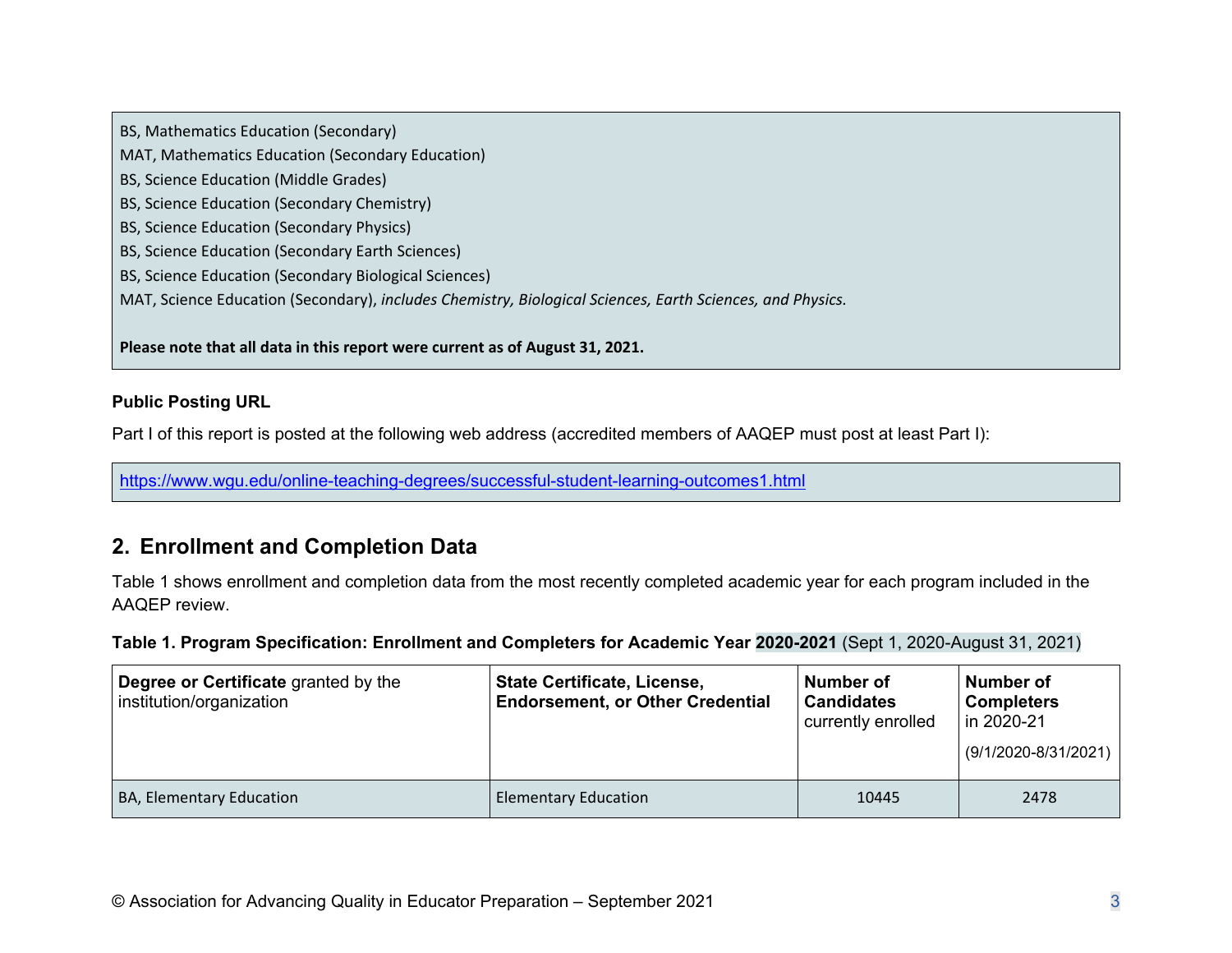| PB, Elementary Education                                        | <b>Elementary Education</b>                            | 14   | 32       |
|-----------------------------------------------------------------|--------------------------------------------------------|------|----------|
| MAT, Elementary Education                                       | <b>Elementary Education</b>                            | 3683 | 619      |
| BA, Special Education (K-12) Note: dual licensure               | <b>Elementary Education and</b>                        | 1632 | 663      |
| with special education and elementary education                 | Mild to Moderate Special Education                     |      |          |
| BA, Special Education (K-12) Note: dual licensure               | <b>Elementary Education and</b>                        |      |          |
| with special education and elementary education<br>(Redesigned) | Mild to Moderate Special Education                     | 3859 | 120      |
| BA, Special Education-Mild to Moderate                          | Mild to Moderate Special Education                     | 786  | 86       |
| MAT, Special Education K-12                                     | Special Education K-12: Mild/Moderate                  | 323  | $\Omega$ |
| MAT, English Education (Secondary)                              | English Endorsement                                    | 585  | 157      |
| BS, Mathematics Education (Middle Grades)                       | <b>Mathematics Endorsement</b>                         | 511  | 73       |
| MAT, Mathematics Education (Middle Grades)                      | <b>Mathematics Endorsement</b><br><b>Middle Grades</b> | 255  | 149      |
| BS, Mathematics Education (Secondary)                           | <b>Mathematics Endorsement Secondary</b>               | 584  | 28       |
| MAT, Mathematics Education (Secondary)                          | <b>Mathematics Endorsement Secondary</b>               | 468  | 129      |
| BS, Science Education (Middle Grades)                           | Science Middle Grade                                   | 650  | 60       |
| BS, Science Education (Secondary Chemistry)                     | <b>Chemistry Secondary</b>                             | 104  | 15       |
| BS, Science Education (Secondary Physics)                       | <b>Physics Secondary</b>                               | 90   | 14       |
| BS, Science Education (Secondary Earth Science)                 | <b>Earth Science Secondary</b>                         | 180  | 19       |
| BS, Science Education (Secondary Biological Science)            | <b>Biological Science Secondary</b>                    | 747  | 135      |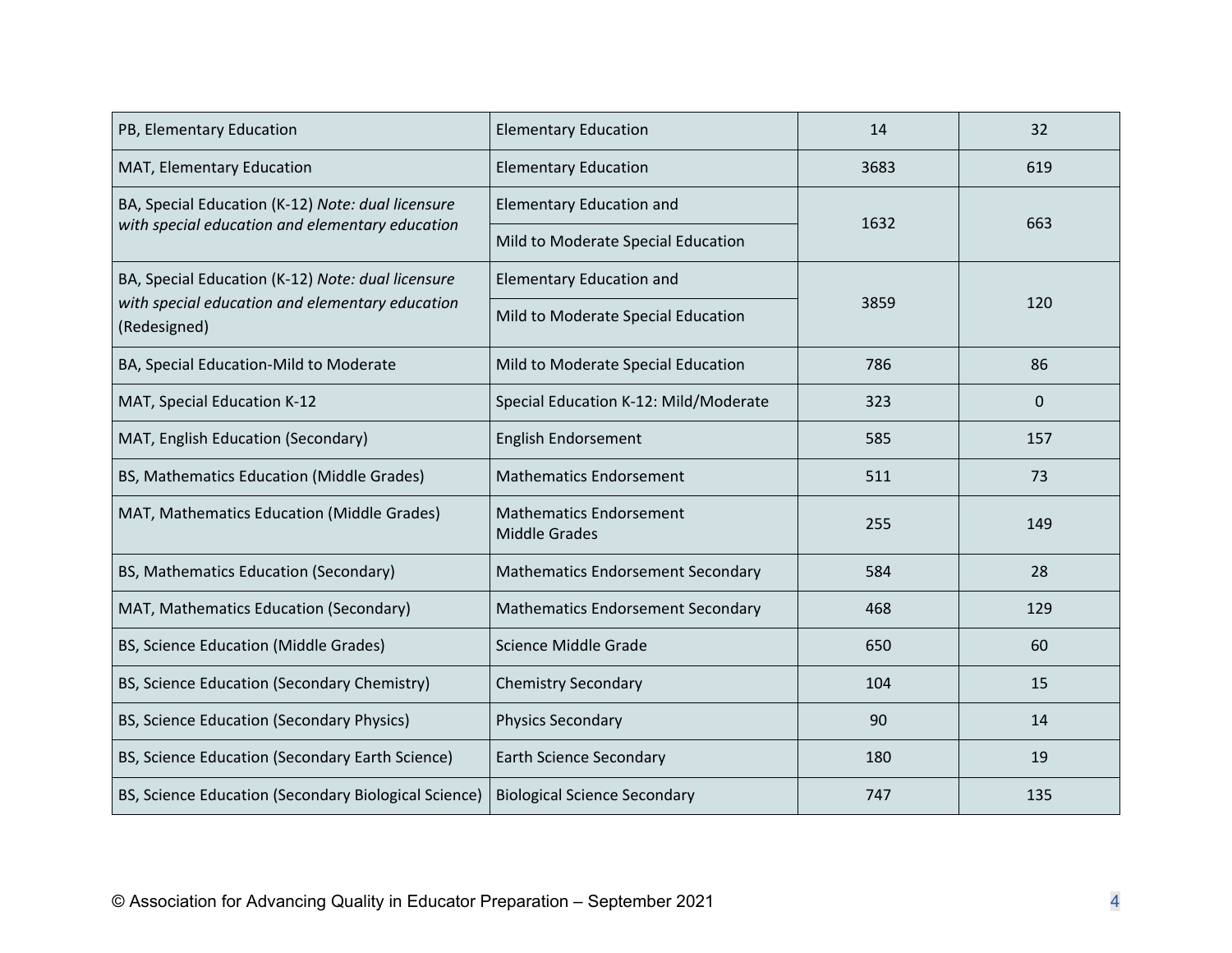| MAT, Science Education (Secondary) (includes<br>Chemistry, Biological Sciences, Earth Science and<br>Physics) | <b>Science Education Secondary</b> | 445    | 122   |
|---------------------------------------------------------------------------------------------------------------|------------------------------------|--------|-------|
|                                                                                                               | <b>TOTALS:</b>                     | 25.361 | 4,899 |

#### **Added or Discontinued Programs**

Any programs within the AAQEP review that have been added or discontinued within the past year are listed below. (This list is required only from providers with accredited programs.)

Added: MAT, Special Education K‐12 (added on May 1, 2021) Discontinued: PB, Elementary Education (discontinued in 2020 in teach out)

### **Program Performance Indicators**

The program performance information in Table 2 applies to the academic year indicated in Table 1.

#### **Table 2. Program Performance Indicators**

1. **Total enrollment** in the educator preparation programs shown in Table 1. This figure is an unduplicated count, i.e., individuals earning more than one credential may be counted in more than one line above but only once here.

24,088

2. **Total number of unique completers** (across all programs) included in Table 1. This figure is an unduplicated count, i.e., individuals who earned more than one credential may be counted in more than one line above but only once here.

4,838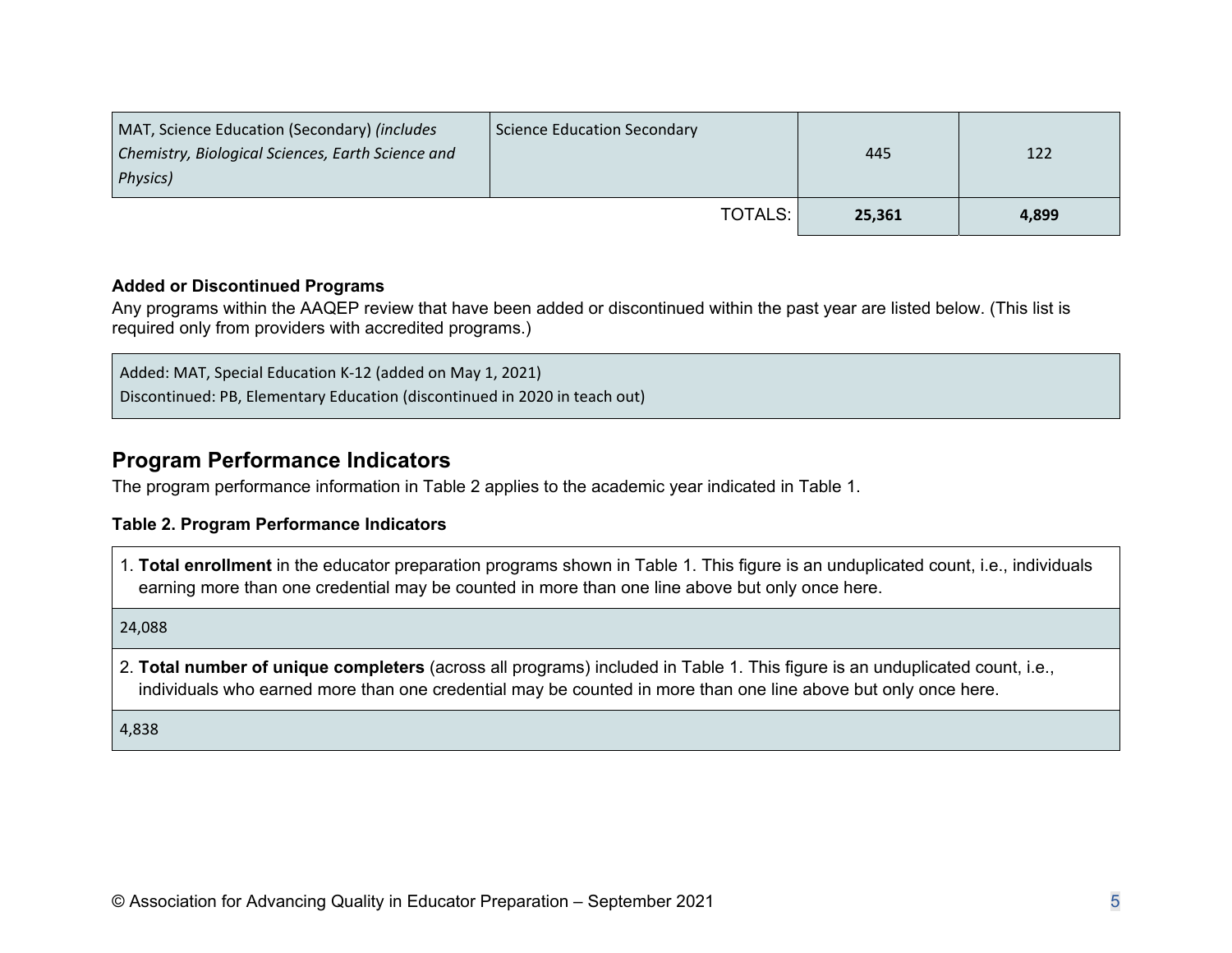3. **Number of recommendations** for certificate, license, or endorsement included in Table 1.

WGU recommended 3,171 students in the programs listed above between 9/1/2020 and 8/31/2021. Of those 3,171, 4 were recommended in three different states and 113 were recommended in two different states. Many students received recommendations for certification in two states because TC has <sup>a</sup> reciprocity with <sup>a</sup> few states such as Iowa and Kansas that require recommendation from Utah *and* the intended licensure state. In other reciprocity states TC recommends the student for Utah license and the student can just take their Utah license and apply in their intended licensure state without submission of an additional recommendation for certification. The lower number of recommendations than completers may be due to individuals who are delaying application for licensure, and those who have one or more licensure requirements to fulfill before they would be eligible for recommendation.

4. **Cohort completion rates** for candidates who completed the various programs within their respective program's expected timeframe **and** in 1.5 times the expected timeframe.

Master's Degrees and Post‐Baccalaureate: Overall completion rate within the expected (2 years) time frame is 51.61% Master's Degrees and Post‐Baccalaureate: Overall completion rate within 1.5x of the expected time frame (3 years) is 70.80% Bachelors: Overall completion rate within the expected (4 years) time frame is 95.75% Bachelors: Overall completion rate within 1.5x of the expected time frame (6 years) is 97.09%

5. **Summary of state license examination results**, including teacher performance assessments, and specification of any examinations on which the pass rate (cumulative at time of reporting) was below 80%.

The overall pass rate on Praxis was 89% in 2019‐2020. The overall pass rate on Praxis was 84% in 2020‐2021.

The overall pass rate on edTPA was 90.7% for 2020‐2021.

6. Narrative explanation of **evidence available from program completers**, with a characterization of findings.

TC systematically tracks completers after they enter the teaching profession to evaluate the WGU programs' impact on teacher success. One tool we use is <sup>a</sup> pair of surveys sent to completers and their employers which asks the similar questions of the two groups on matters of importance to the success of all P‐12 students. The survey asks the respondents to rate how well the program prepared the completer on items aligned with the INTASC Standards on <sup>a</sup> scale of Extremely Well, Very Well, Moderately Well, Slightly Well, and Not Well at All. The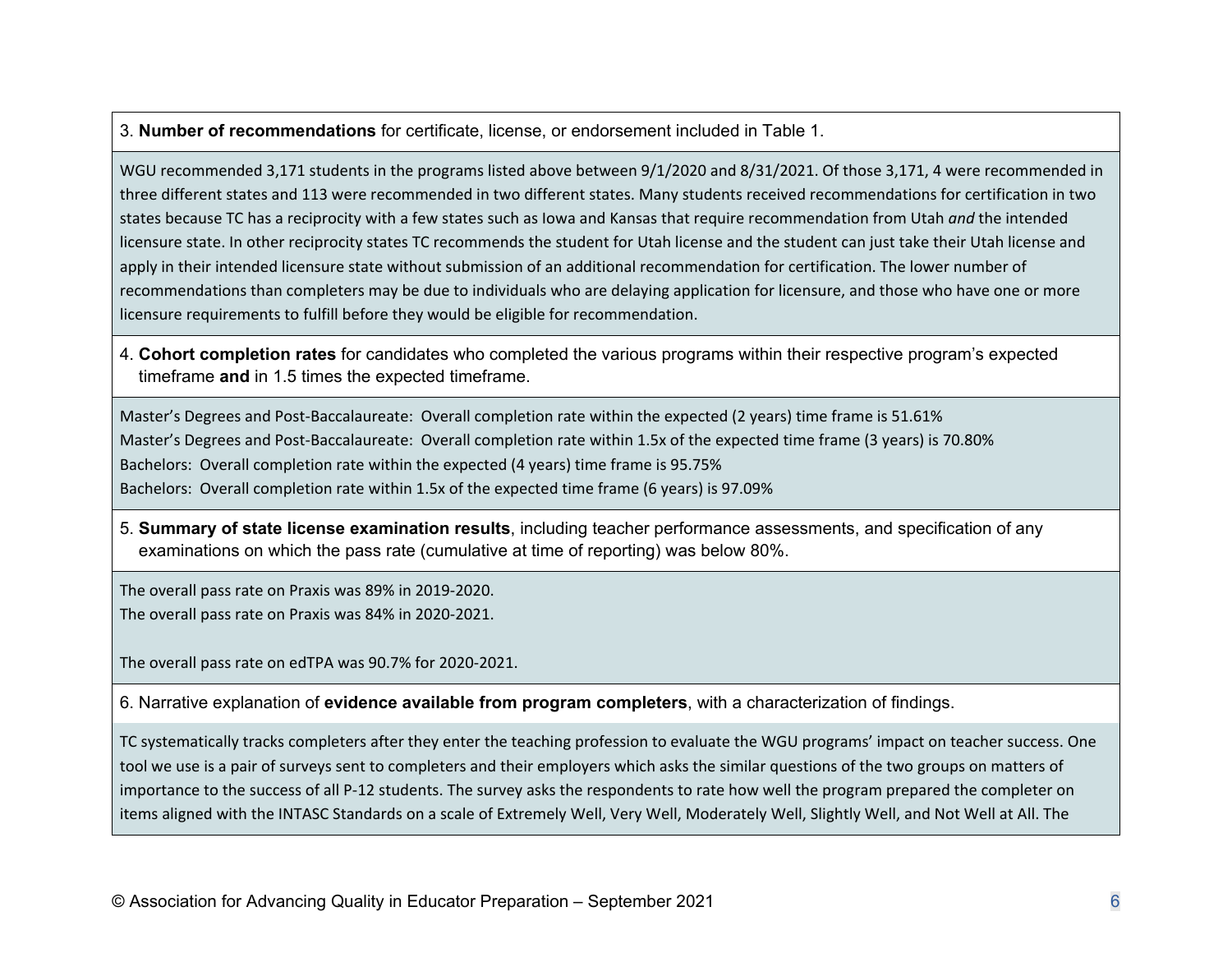response rate was a lower than previous years, with 359 initial-level program completers responded to the survey in 2019-2020. The majority of completers reported satisfaction with preparation on all standards. The total percent of completers who said they were Extremely Well and Very Well prepared ranges from 77.39% on Instructional Planning to 80.73% on Professional Responsibility. The lower response rate is likely due to additional classroom challenges teachers faced as <sup>a</sup> result to COVID‐19 measures.

#### **Completer Survey Results**

| <b>INTASC Standards</b>            | <b>Extremely Well</b> | <b>Very Well</b> | <b>Total</b> |
|------------------------------------|-----------------------|------------------|--------------|
| Content Knowledge                  | 37.42%                | 41.97%           | 79.39%       |
| Learner and Learning               | 36.82%                | 42.34%           | 79.16%       |
| <b>Instructional Planning</b>      | 37.51%                | 39.88%           | 77.39%       |
| <b>Professional Responsibility</b> | 40.81%                | 39.93%           | 80.73%       |

7. Narrative explanation of **evidence available from employers of program completers**, with a characterization of findings.

TC systematically tracks completers after they enter the teaching profession to evaluate the WGU programs' impact on teacher success. One tool we use is <sup>a</sup> pair of surveys sent to completers and their employers which asks similar questions of the two groups on matters of importance to the success of all P‐12 students. The survey asks the respondents to rate how well the program prepared the completer on items aligned with the INTASC Standards on <sup>a</sup> scale of Extremely Well, Very Well, Moderately Well, Slightly Well, and Not Well at All. If the completer gives WGU permission to contact their employer and provides contact information, <sup>a</sup> similar survey is sent to the employer. As <sup>a</sup> result of <sup>a</sup> lower completer response rate, the employer response rate was also lower, with 61 of these employers responding to the survey in 2020‐2021. It is noteworthy that employers rated the teachers higher than completers rated themselves. The majority of employers reported satisfaction with the completer's preparation on all standards. The total percent of employers who said the completer was Extremely Well and Very Well prepared ranges from 85.79% on Instructional Planning to 93.17% on Content Knowledge.

| <b>Completer Survey Results</b> |                       |                  |              |
|---------------------------------|-----------------------|------------------|--------------|
| <b>INTASC Standards</b>         | <b>Extremely Well</b> | <b>Very Well</b> | <b>Total</b> |
| Content Knowledge               | 38.80%                | 54.37%           | 93.17%       |
| Learner and Learning            | 36.89%                | 51.64%           | 88.53%       |
| <b>Instructional Planning</b>   | 37.43%                | 48.36%           | 85.79%       |
| Professional Responsibility     | 42.62%                | 43.99%           | 86.61%       |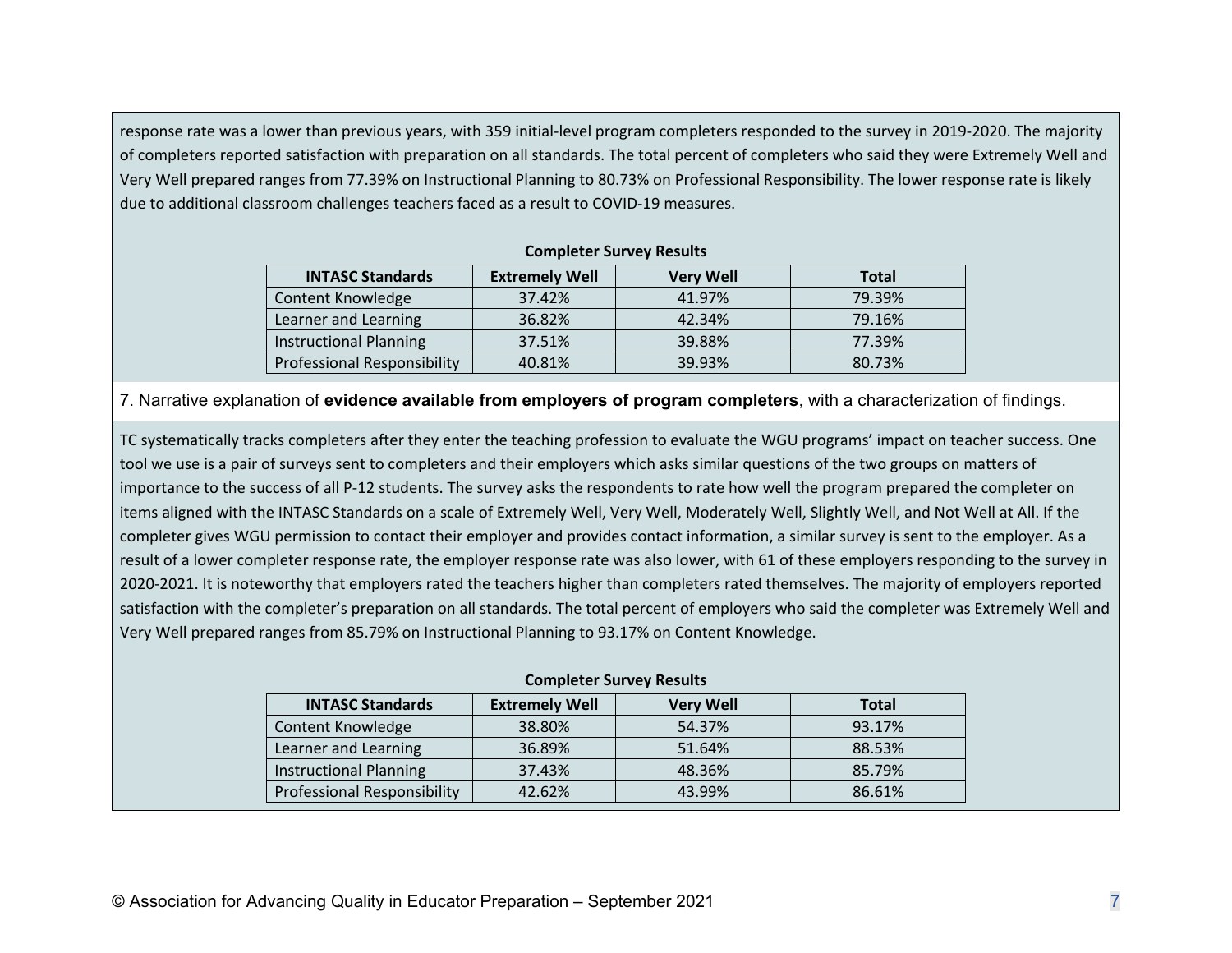8. Narrative explanation of how the program investigates **employment rates for program completers**, with a characterization of findings. This section may also indicate rates of completers' ongoing education, e.g., graduate study.

| Teaching, full time                     | 82.90% |
|-----------------------------------------|--------|
| Teaching, part time                     | 2.38%  |
| <b>Total Teaching</b>                   | 85.28% |
| Employed full time, but not in teaching | 4.51%  |
|                                         |        |

## **3. Candidate Academic Performance Indicators**

Tables 3 and 4 report on select measures of candidate/completer performance related to AAQEP Standards 1 and 2, including the program's expectations for successful performance and indicators of the degree to which those expectations are met.

| <b>Provider-Selected Measures</b>                                                                    | <b>Explanation of Performance</b><br><b>Expectation</b>                                                                                                                                     | <b>Level or Extent of Success in Meeting</b><br>the Expectation                                                                                             |
|------------------------------------------------------------------------------------------------------|---------------------------------------------------------------------------------------------------------------------------------------------------------------------------------------------|-------------------------------------------------------------------------------------------------------------------------------------------------------------|
| WGU-TC is a competency-based program. All<br>courses and all programs have embedded<br>competencies. | In order pass a course, candidates must all<br>demonstrate competencies at 3.0 GPA<br>equivalent. In order to meet program<br>completion requirements, candidates must<br>pass all courses. | 100% of completers meet program<br>competencies.                                                                                                            |
| Demonstration Teaching (DT) Final Evaluation                                                         | DT evaluation is scored and evaluated by<br>INTASC standards, with multiple aspect<br>ratings within each standard. Candidates<br>need an overall score of 3.0, with all                    | Data reflect cumulative ratings, or all<br>iterations of the assessments taken by all<br>students during the designated data cycle.<br>Spring $2020 = 3.57$ |

#### **Table 3. Expectations and Performance on Standard 1: Candidate and Completer Performance**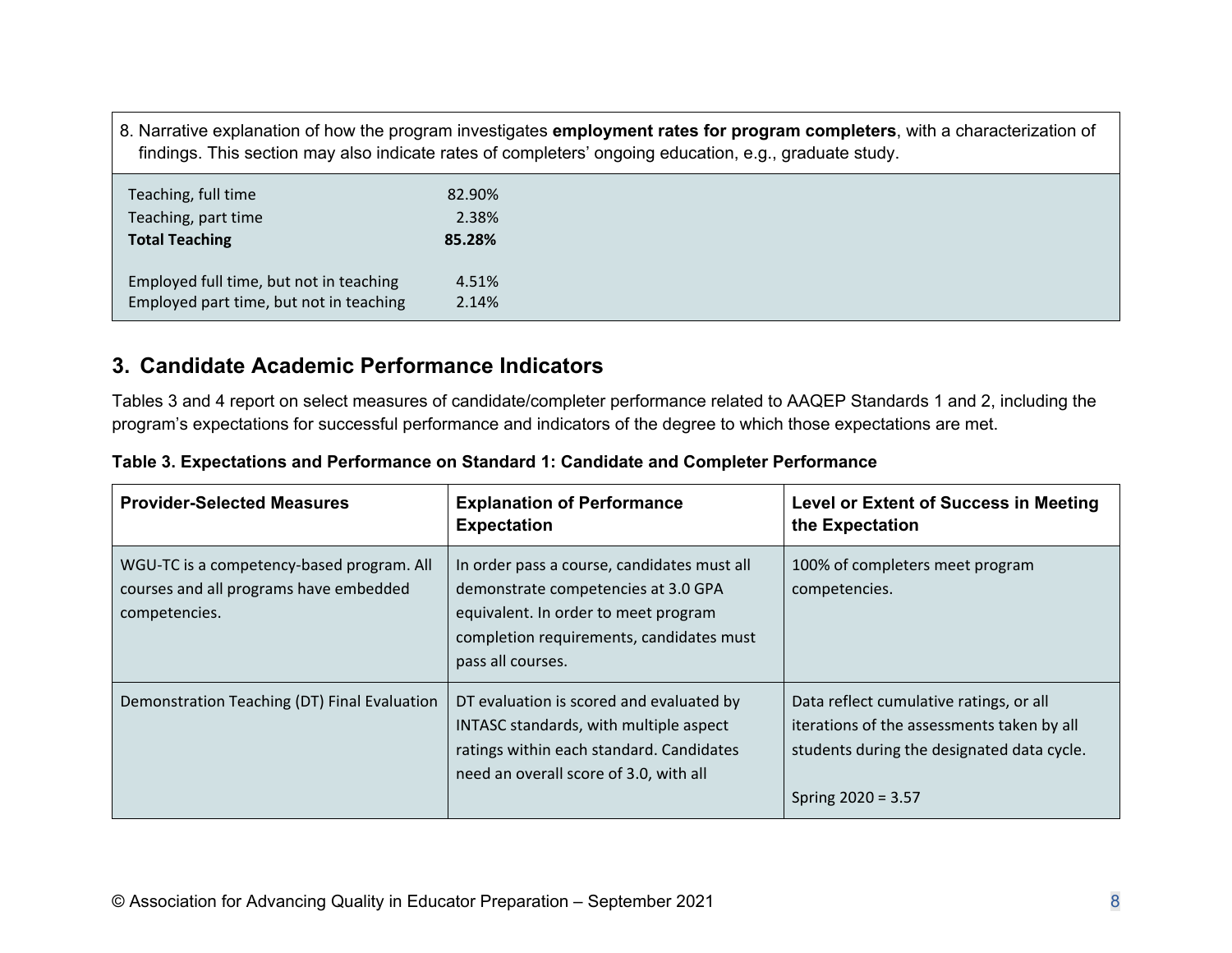| standards passed. Scoring levels are as         | Fall $2020 = 3.51$ |
|-------------------------------------------------|--------------------|
| follows:                                        | Spring 2021 = 3.57 |
| $0 = Not Observed.$ The candidate did not       |                    |
| demonstrate the teaching practice.              |                    |
| $1$ = Emerging. The candidate demonstrates      |                    |
| through their knowledge or skills that they     |                    |
| require significant remediation to improve      |                    |
| the teaching practice. The candidate requires   |                    |
| sustained, intensive support in order to        |                    |
| achieve success.                                |                    |
| 2 = Learning. The candidate demonstrates        |                    |
| through their knowledge or skills that they     |                    |
| are learning and require some additional        |                    |
| practice to fully demonstrate competency for    |                    |
| the teaching practice. The candidate lacks      |                    |
| professional confidence and requires            |                    |
| additional support in order to achieve          |                    |
| success.                                        |                    |
| 3 = Competent. The candidate demonstrates       |                    |
| through their knowledge or skills that they     |                    |
| are fully competent to meet the teaching        |                    |
| practice. The candidate is generally confident, |                    |
| competent, and demonstrates potential for       |                    |
| success.                                        |                    |
|                                                 |                    |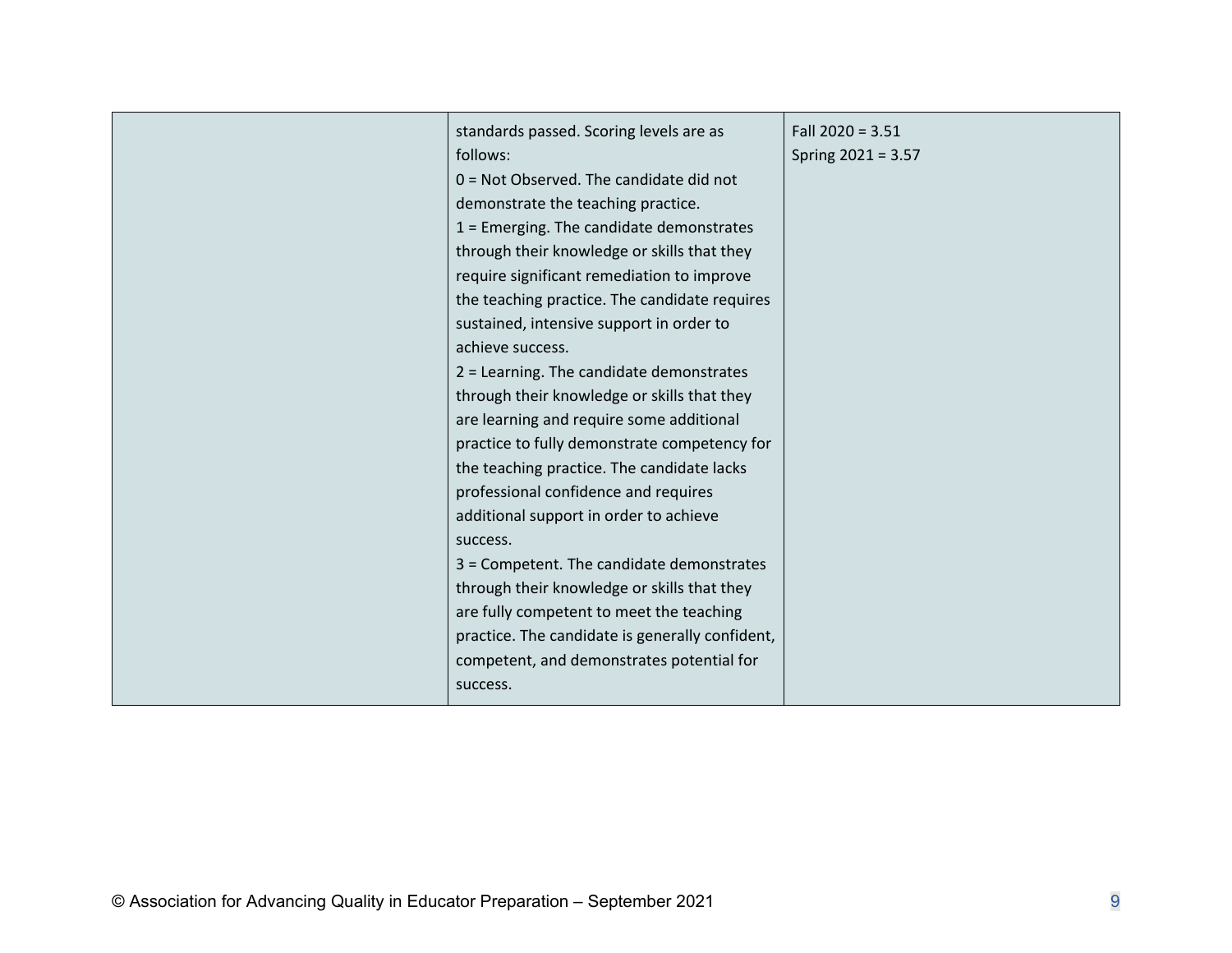|                 | $4$ = Exemplary. The candidate demonstrates<br>through their knowledge and skills above<br>what is expected for a competent candidate<br>related to the teaching practice. The<br>candidate exudes confidence, composure,<br>and competence, is able to work with<br>increasing independence, and demonstrates<br>a strong potential for success. |                                                          |
|-----------------|---------------------------------------------------------------------------------------------------------------------------------------------------------------------------------------------------------------------------------------------------------------------------------------------------------------------------------------------------|----------------------------------------------------------|
| Licensure Exams | Pass with score greater than 80%                                                                                                                                                                                                                                                                                                                  | The overall pass rate on Praxis was 84% in<br>2020-2021. |

### **Table 4. Expectations and Performance on Standard 2: Completer Professional Competence and Growth**

| <b>Provider-Selected Measures</b>                | <b>Explanation of Performance</b><br><b>Expectation</b>                                                                                                                                                                           | <b>Level or Extent of Success in Meeting</b><br>the Expectation                                                                                                                  |
|--------------------------------------------------|-----------------------------------------------------------------------------------------------------------------------------------------------------------------------------------------------------------------------------------|----------------------------------------------------------------------------------------------------------------------------------------------------------------------------------|
| EdTPA                                            | The overall pass rate for the edTPA for TC is<br>greater than 90%. Candidates are expected to<br>achieve the minimum cut score for Utah or<br>for the licensing state if higher.                                                  | The overall pass rate on edTPA was 90.7% for<br>2020-2021.                                                                                                                       |
| Demonstration Teaching (DT) Final<br>Observation | DT evaluation is scored and evaluated by<br>INTASC standards, with multiple aspect<br>ratings within each standard. Candidates<br>need an overall score of 3.0 with all standards<br>passed in order to successfully complete the | Data reflect cumulative ratings or all<br>iterations of the assessments taken by all<br>students during the designated data cycle.<br>Spring $2020 = 3.11$<br>Fall $2020 = 3.18$ |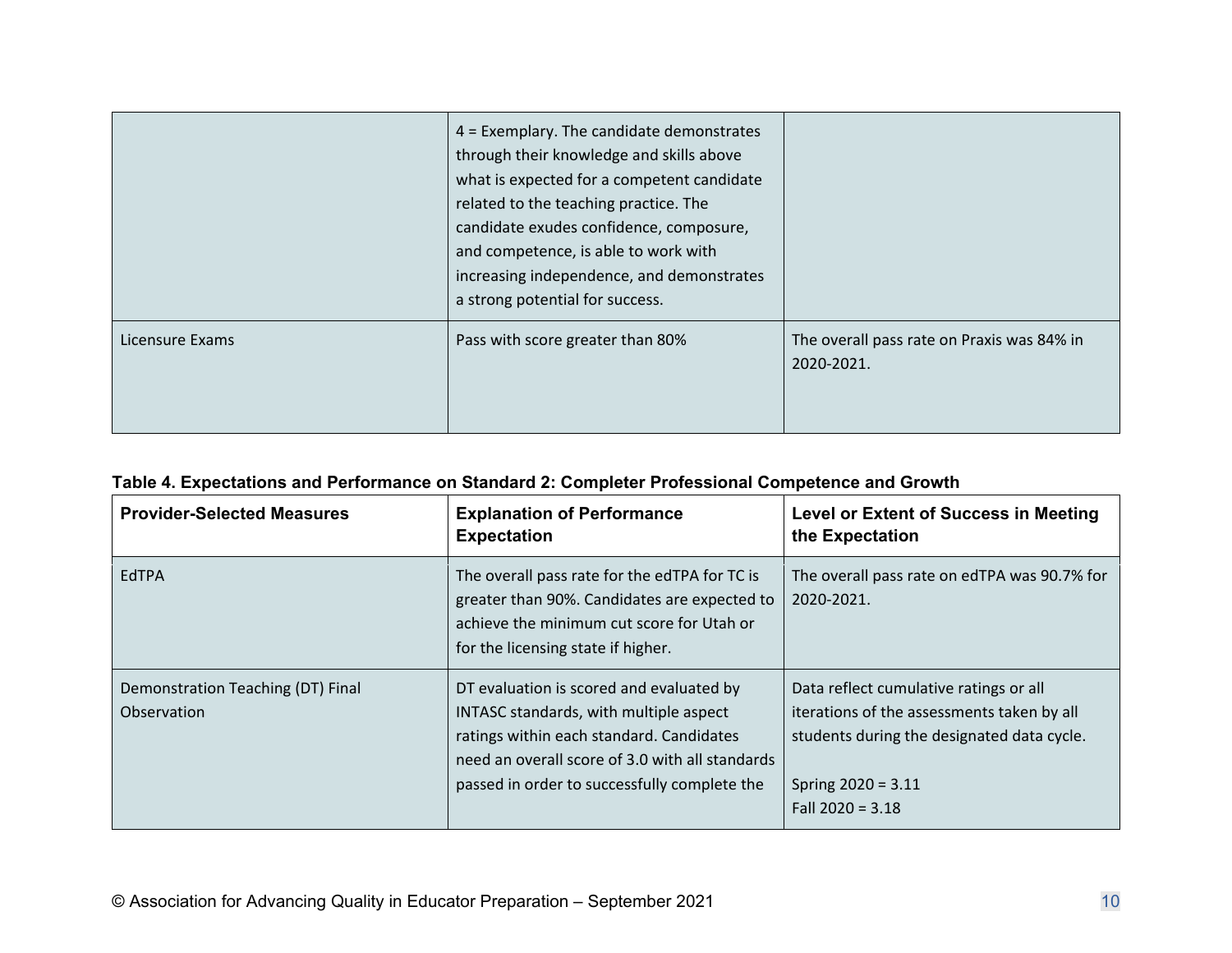|  | demonstration teaching experience. Scoring<br>levels are as follows:<br>$0 = Not Observed.$ The candidate did not<br>demonstrate the teaching practice.<br>$1$ = Emerging. The candidate demonstrates<br>through their knowledge or skills that they<br>require significant remediation to improve<br>the teaching practice. The candidate requires<br>sustained, intensive support in order to<br>achieve success.<br>2 = Learning. The candidate demonstrates<br>through their knowledge or skills that they<br>are learning and require some additional<br>practice to demonstrate competency for the<br>teaching practice. The candidate lacks<br>professional confidence and requires<br>additional support in order to achieve<br>success.<br>3 = Competent. The candidate demonstrates<br>through their knowledge or skills that they<br>are fully competent to meet the teaching<br>practice. The candidate is generally confident,<br>competent, and demonstrates potential for<br>success.<br>$4$ = Exemplary. The candidate demonstrates<br>through their knowledge and skills above<br>what is expected for a competent candidate<br>related to the teaching practice. The<br>candidate exudes confidence, composure, | Spring $2021 = 3.33$ |
|--|-----------------------------------------------------------------------------------------------------------------------------------------------------------------------------------------------------------------------------------------------------------------------------------------------------------------------------------------------------------------------------------------------------------------------------------------------------------------------------------------------------------------------------------------------------------------------------------------------------------------------------------------------------------------------------------------------------------------------------------------------------------------------------------------------------------------------------------------------------------------------------------------------------------------------------------------------------------------------------------------------------------------------------------------------------------------------------------------------------------------------------------------------------------------------------------------------------------------------------------|----------------------|
|--|-----------------------------------------------------------------------------------------------------------------------------------------------------------------------------------------------------------------------------------------------------------------------------------------------------------------------------------------------------------------------------------------------------------------------------------------------------------------------------------------------------------------------------------------------------------------------------------------------------------------------------------------------------------------------------------------------------------------------------------------------------------------------------------------------------------------------------------------------------------------------------------------------------------------------------------------------------------------------------------------------------------------------------------------------------------------------------------------------------------------------------------------------------------------------------------------------------------------------------------|----------------------|